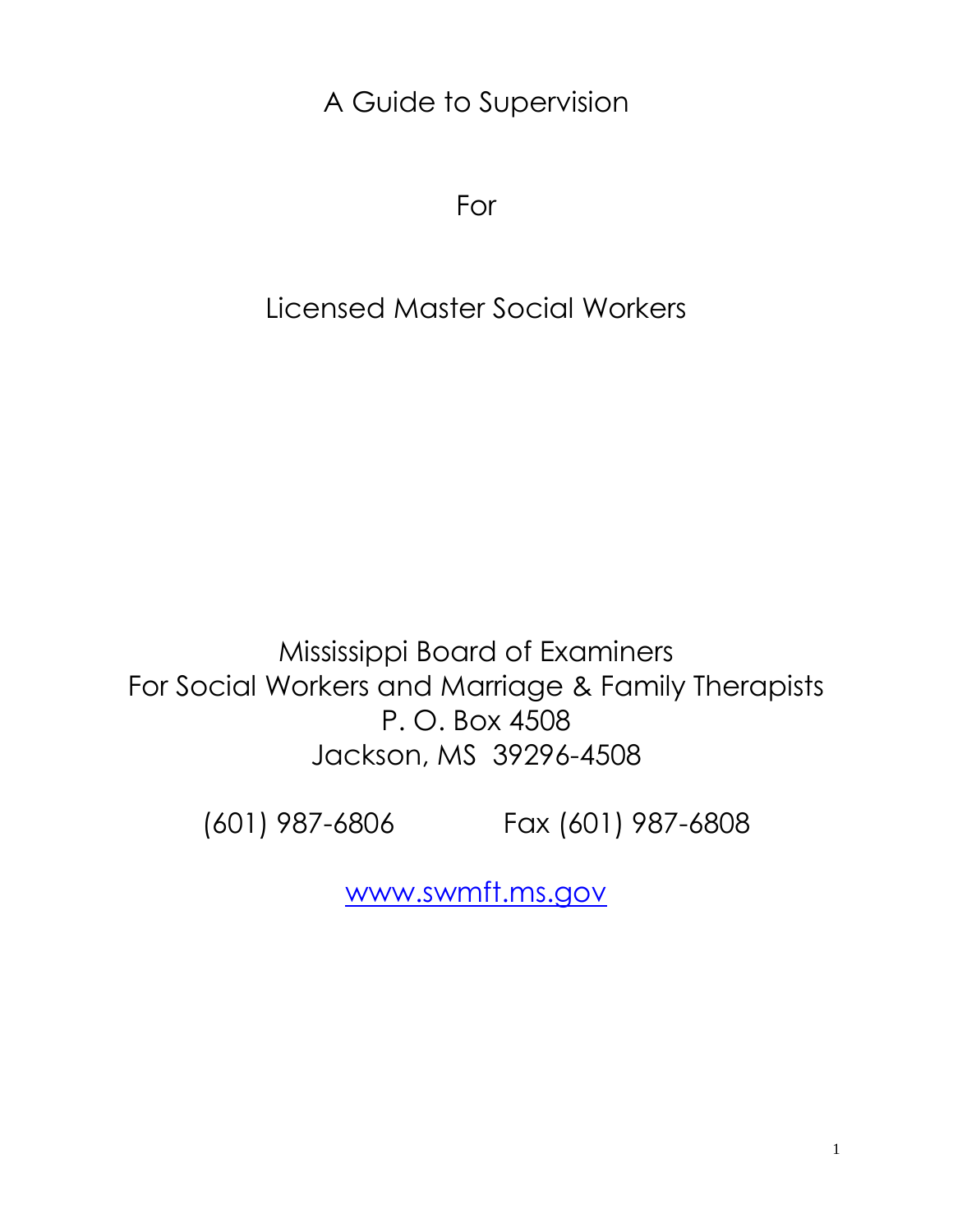# **Contents**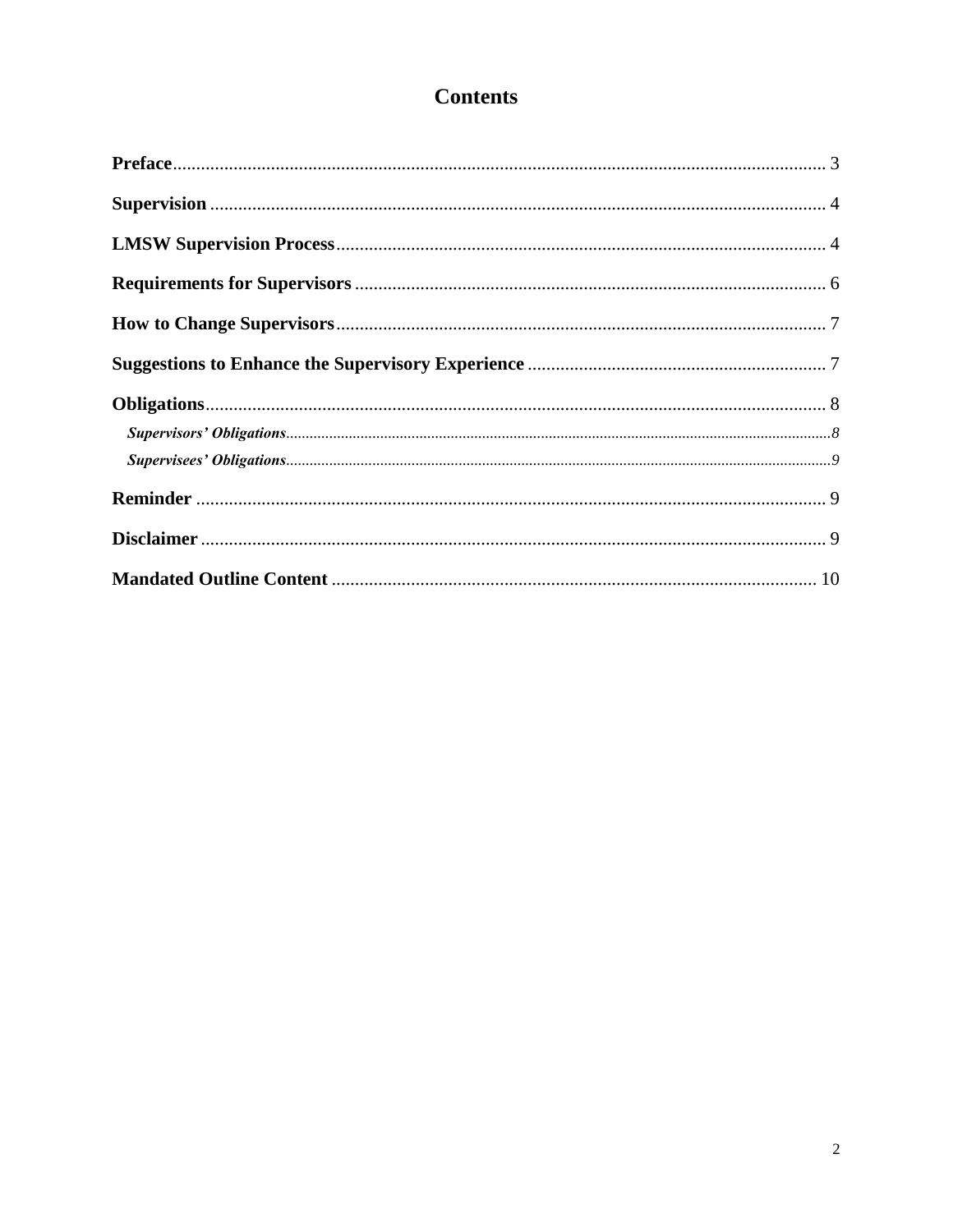#### <span id="page-2-0"></span>**Preface**

The purpose of this publication, *A Guide to Supervision for Licensed Master Social Workers,* is to provide an understanding of concept of supervision and to provide clarity as to the content, processes, and forms required for the licensure of certified social workers in the State of Mississippi. The information in this publication is intended as a guide to facilitate the procedures associated with this professional development opportunity available to Licensed Master Social Workers (LMSWs). The Mississippi Board of Examiners for Social Workers and Marriage & Family Therapists (MBOE) hopes that this publication will be used by licensed, registered, or perspective certified social work supervisors and their supervisees (licensed master social workers), as an aid in furthering the professional growth of competent practitioners in the field of social work in our state. All forms required for the supervision process can be found under Resources.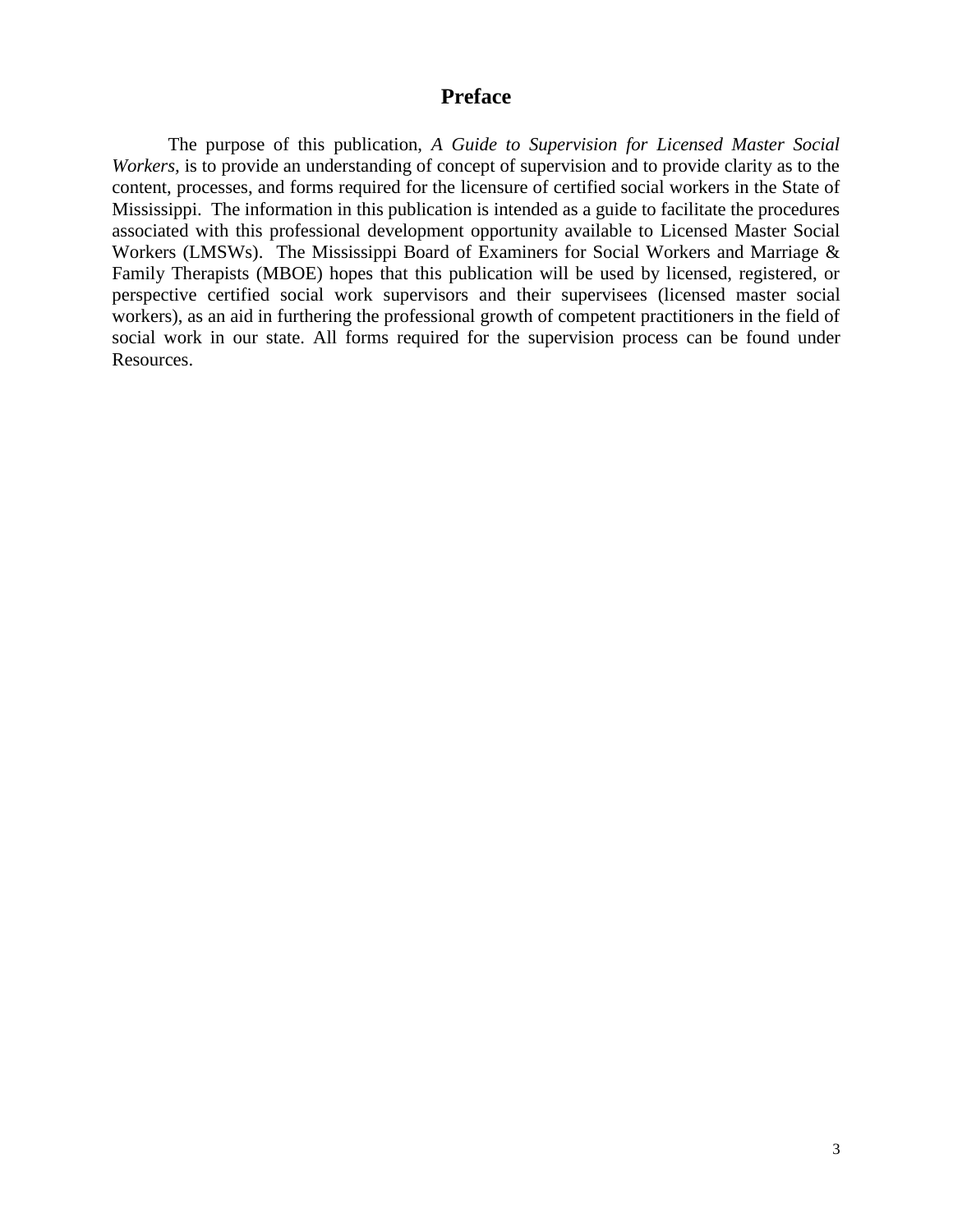#### <span id="page-3-0"></span>**Supervision**

Supervision is both an administrative and educational process involving a partnership between a supervisor and a supervisee. The specific purpose of supervision, as set forth in the Rules and Regulations Regarding the Licensing of Social Workers and Marriage & Family Therapists is as follows:

*"Professional supervision for the LCSW candidate is intended to enhance professional development and competency, and equip the applicant for autonomous practice".* 

The aim of the relationship is to enhance and strengthen the supervisee's professional knowledge, skills, and abilities. The supervisee's daily execution and performance of his or her assigned duties, responsibilities and job tasks should be discussed with the selected Board approved supervisor in order to accomplish the aforementioned aim.

# <span id="page-3-1"></span>**LMSW Supervision Process**

The following steps should be followed by an LMSW interested in completing the requirements for supervision to attain Licensed Certified Social Worker (LCSW) designation. All forms can be conveniently found under Resources.

- 1. A Licensed Master Social Worker (LMSW) in good standing with the Mississippi Board of Examiners (MBOE) must submit an Application to Enter into Contract for Supervision Toward Licensed Certified Social Worker Status, along with specified processing fee of \$80.00. This fee should be made payable to the MBOE.
- 2. The LMSW must engage the services of an MBOE approved licensed, certified social worker to complete Step 1. Should an LMSW not be able to secure the services of such a provider, the applicant is encouraged to contact the MBOE to obtain a list of eligible supervisors.
- 3. Should an LMSW wish to be supervised by a non-Board approved LCSW, the LCSW will have to complete the supervisory approval process prior to engaging in supervision (refer to page 6 – Requirements for Supervisor).
- 4. Pending the securement of an LCSW supervisor with MBOE approval/registration, the applicant and supervisor should develop a Plan of Supervision for the supervisee. Please see Resources for forms. The Mandated Outline for the Plan of Supervision Form incorporates the acknowledgment by the supervisor to supervise the LMSW in accordance with the rules set forth by the MBOE. It is recommended that the supervisee refer to the LMSW Plan of Supervision Narrative Explication for guidance in completing the Plan (see pages 10-13). The completed Plan should then be submitted to the Social Work Discipline Specific Committee (SWDSC) of the MBOE for approval. *Only after receipt of correspondence acknowledging that approval has been granted by the Board, can the supervisory process commence.* The SWDSC reserves the right to request explanations or plans of correction at any point.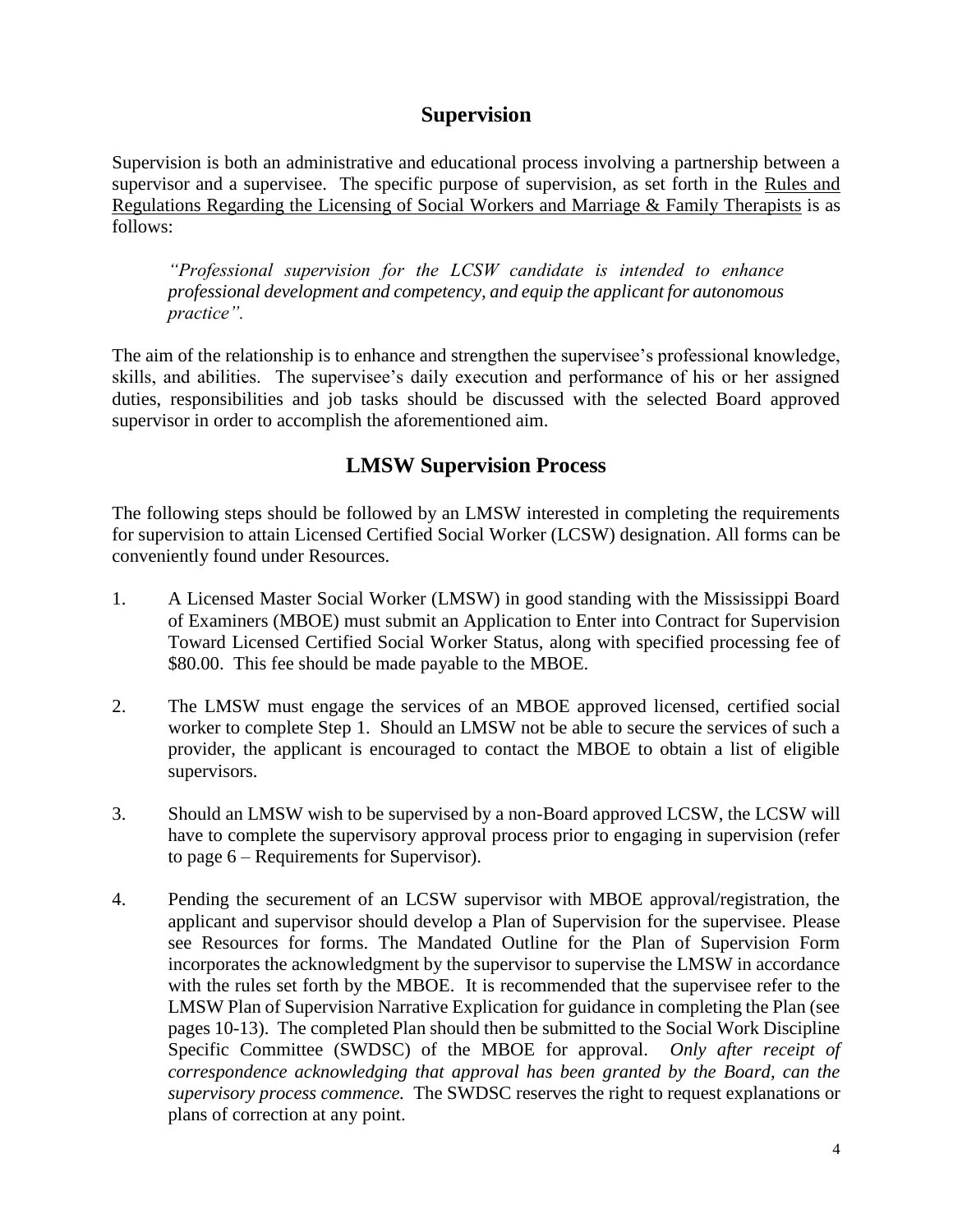**5.** For supervisors and supervisees who are not employed within the same agency, there must be a written plan approved by the Board to address how the LCSW Supervisor will insure that the face to face supervision is observed or carried out. **Such face to face supervision must include on-site visits to the supervisees practice location at least once per six (6) month supervision period. Also, when a supervisee changes employment or employer during their supervision period, he or she must submit a revised plan of supervision to reflect that change under the "Agency Profile section" of the plan.**

 Supervision may include alternate means of supervision by audio or audiovisual electronic device provided there is direct, interactive, live exchange between the supervisor and supervisee or provided that communication is verbally or visually interactive between the supervisor and the supervisee. No more than one-fourth (1/4) of the required hours may be by alternate means to direct face-to-face contact for a total of twenty-five (25) hours;

- 6. Evaluations are to be completed by the supervisor during consultative sessions with the LMSW supervisee. The supervisory process requires a minimum of one hour per week of face-to-face supervision for a minimum period of twenty-four (24) months. This equates to a total of one hundred (100) hours of required supervision. Fifty percent (50%) of the supervisory interactions must take place in the form of individual face-to-face interaction. The period of supervision may not exceed thirty-six (36) months. Within sixty (60) days prior to the end of the thirty-six (36) month supervision time period, the supervisor or supervisee must notify the Board in writing of any extenuating circumstances (i.e. Major Medical Issues, Loss of Employment, Family Crisis, etc.), anticipated by the supervisor and/or supervisee that would require an extension of the supervisory period. Any request for an extension of the supervision period must be accompanied by supporting evidence of the extenuating circumstances. An extension will be limited to six months beyond the thirty-six (36) month maximum. Retroactive requests for extensions will be considered on a case-by-case basis. Supervisees may receive up to four (4) hours supervision credit for developing the supervisor plan collaboratively with their prospective supervisors. During the supervision period, you must complete a minimum of one thousand (1,000) hours of face to face client contact. This will be documented on the Verification of Face to Face Client Contact Form and submitted with your termination of supervision materials. The Evaluation form and Verification of Face to Face Client Contact Form can be found under Resources. Pending SWDSC receipt and approval conformation, evaluations are to be submitted on the following scheduled basis:
	- a. First evaluation is to be submitted in six (6) months.
	- b. Second evaluation is to be submitted in twelve (12) months.
	- c. Third evaluation is to be submitted in eighteen (18) months. The confirmation letter from the SWDSC approving receipt of this evaluation should include the following:
		- i. the final evaluation form
		- ii. the Termination of Supervision Form
		- iii. the required form for the *three* requested Professional References
		- iv. an application for LCSW designation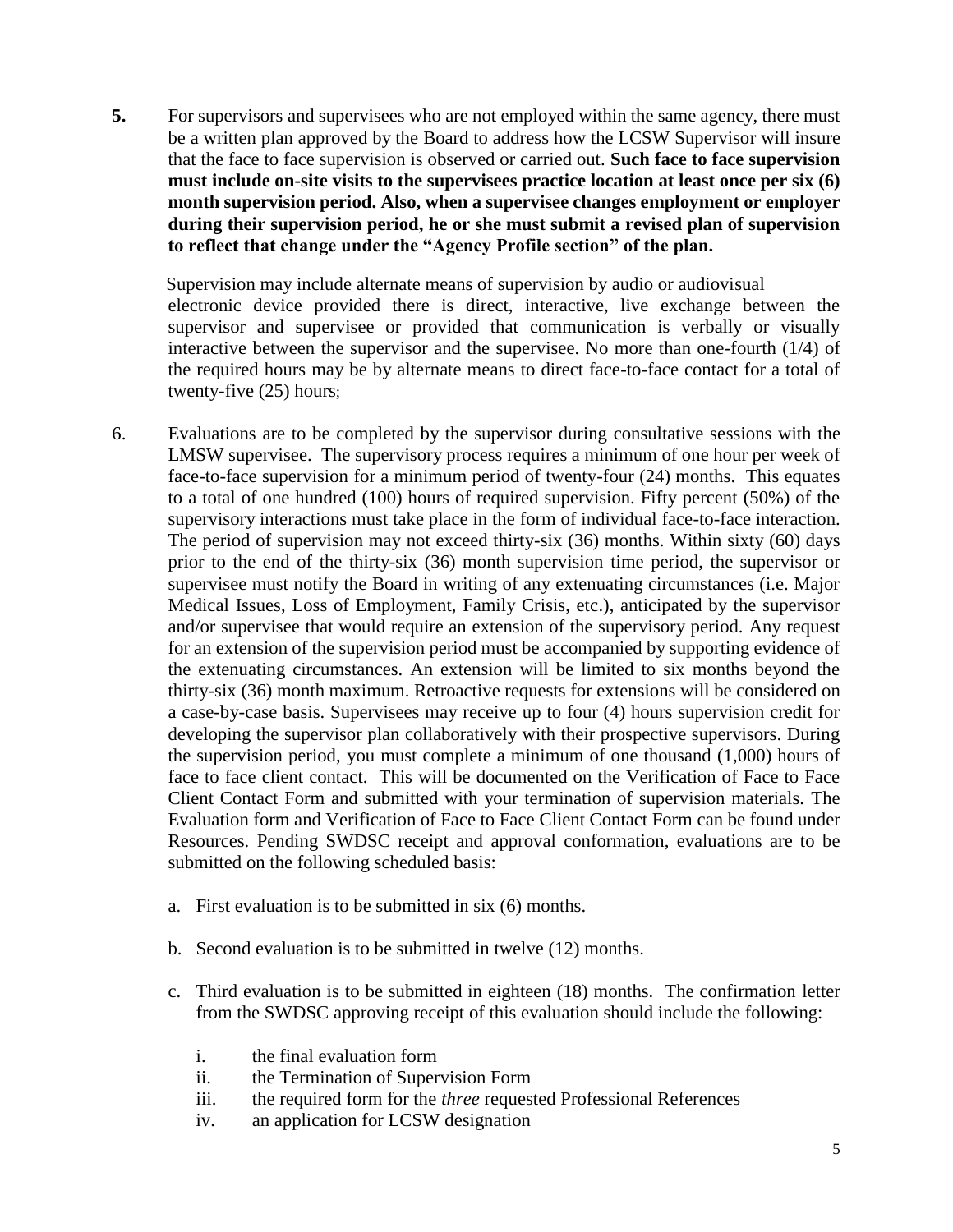#### v. VERIFICATION OF FACE TO FACE CLIENT CONTACT FORM

d. Fourth evaluation is to be submitted in twenty-four (24) months, accompanied by the Termination of Supervision Form, verification of face to face client contact form, the three required reference letters, and the application for LCSW licensure status.

Supervisors should be reminded that an explanation will be requested by the SWDSC if some supervisee scores all 10's, especially on the first evaluation. Supervisory comments are mandatory and are to be noted in the designated place for each evaluative tool submitted. The SWDSC reserves the right to request explanations or plans for correction at any point.

- 7. Upon arrival, the MBOE will send the LMSW applicant a letter to take the clinical exam. The supervisee and supervisor together are encouraged to review the Clinical Examination Content Outline in the ASWB Candidate Handbook before they apply to take the ASWB exam. Applicants for the LCSW exam can take this exam every ninety (90) days. After four (4) failed exam attempts, the candidate may appeal to the Board to be able to continue to take the exam and the Board may recommend remedial techniques to assist with continuing competency.
- 8. Upon receipt of the passing score and pending Board approval, the applicant will receive his or her LCSW license.

## <span id="page-5-0"></span>**Requirements for Supervisors**

To assist the LMSW in the process of identifying a potential supervisor that will contribute to the overall learning and purview of the licensee, a selected supervisor must have the following qualifications and meet the indicated requirements:

- 1. A supervisor must have LCSW status and maintain that license in accordance with the laws of the State of Mississippi.
- 2. An eligible approved supervisor must have a minimum of two years of verifiable practice at the LCSW level.
- 3. Approved supervisors should maintain copies of supervisee's evaluations and documentation pertaining to the supervisor/supervisee relationship for a period of three calendar years.
- 4. A potential supervisor's credentials must be approved by the SWDSC and he or she is considered registered to be eligible to provide supervision. This process requires that an application and a one-time \$55.00 fee be made payable to MBOE.
- 5. It will be considered unethical for an LCSW without clinical expertise to engage in the supervision of an LMSW candidate seeking to become a clinician.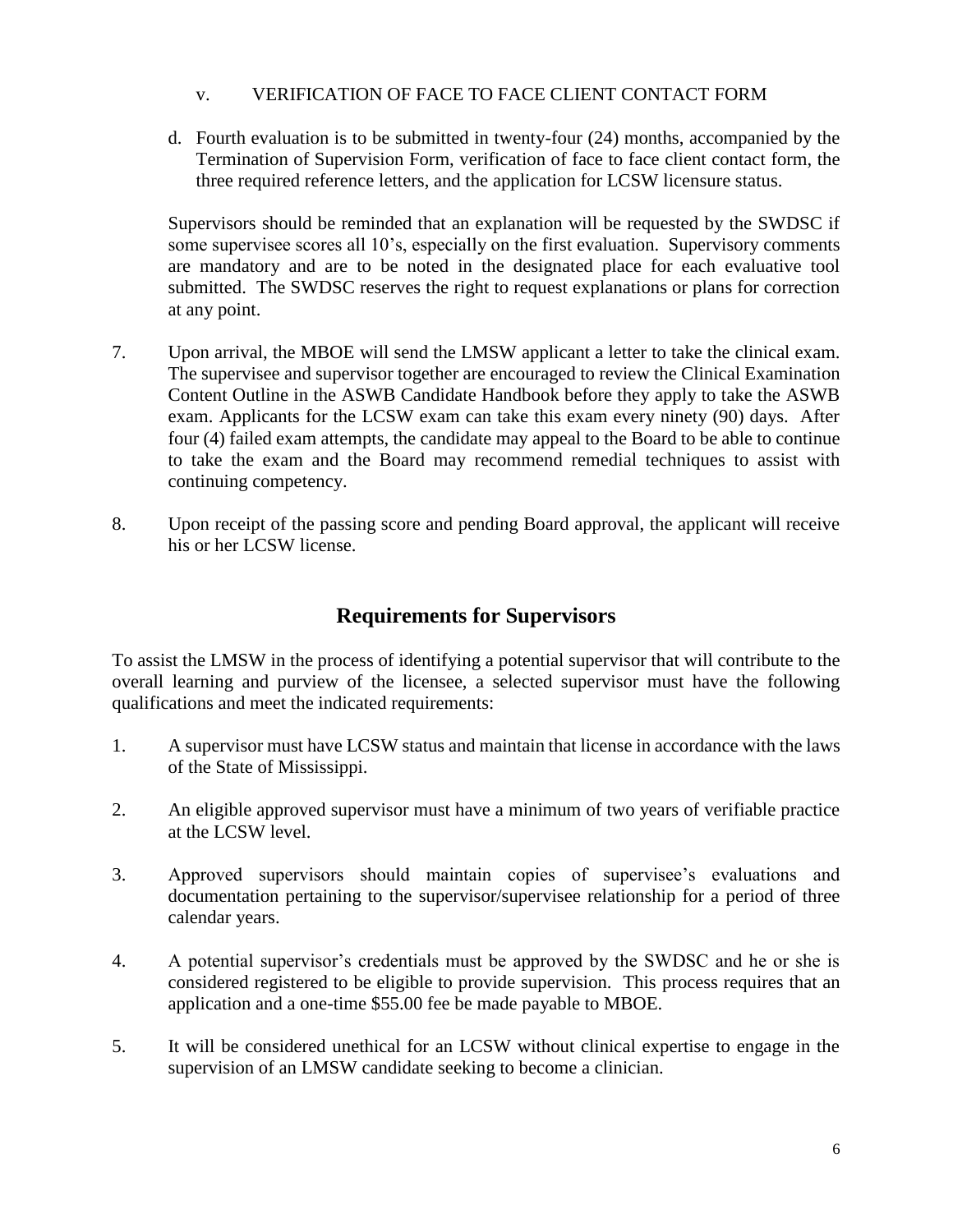- 6. No plan of supervision will be approved if the contracted supervisor is supervising more than seven (7) licensed master social workers pursuing LCSW status. Individual supervision shall mean a maximum of two (2) supervisees meeting with one (1) supervisor. Group supervision shall mean a maximum of seven (7) supervisees meeting with one (1) supervisor
- 7. Supervision must occur within an agency, institution, or group practice setting. An LMSW practicing independently outside of an agency, institution, or group practice setting will be practicing outside Board regulations. The LMSW candidate will not be considered a candidate for LCSW supervision and will face disciplinary action.

## <span id="page-6-0"></span>**How to Change Supervisors**

Since extenuating circumstances do arise and it may become necessary for a candidate to change supervisors, the following steps should be followed to ensure continuity:

- 1. The LMSW candidate should confer with the terminating supervisor to make sure that an Evaluation Form and a Termination of Supervision Form have been completed. The Termination of Supervision Form should specify the number of hours of supervision completed, the period of supervision, and the reason for the dissolution of the supervisor/supervisee relationship.
- 2. The aforementioned documents must be forwarded to the SWDSC for review within thirty (30) days of the termination.
- 3. The SWDSC will then review the submitted documents to determine whether the period of supervision and the number of hours supervised are verifiable to date.
- 4. When the applicant receives correspondence from the SWDSC acknowledging the termination of a supervisor, if supervision is to be continued with another supervisor, a new application, a supervisory contract with needed revisions must be submitted for SWDSC review.

## <span id="page-6-1"></span>**Suggestions to Enhance the Supervisory Experience**

The National Association of Social Workers' (NASW) Code of Ethics should be referenced in guiding the conduct of both parties throughout the duration of this professional development relationship. The review of the following sections of the NASW Code of Ethics is critical in the establishment of the supervisory relationship:

| Section III: | The Social Worker's Ethical Responsibility to Colleagues                 |
|--------------|--------------------------------------------------------------------------|
| Section IV:  | The Social Worker's Ethical Responsibility to Employers and Employing    |
|              | Organization                                                             |
| Section V:   | The Social Worker's Ethical Responsibility to the Social Work Profession |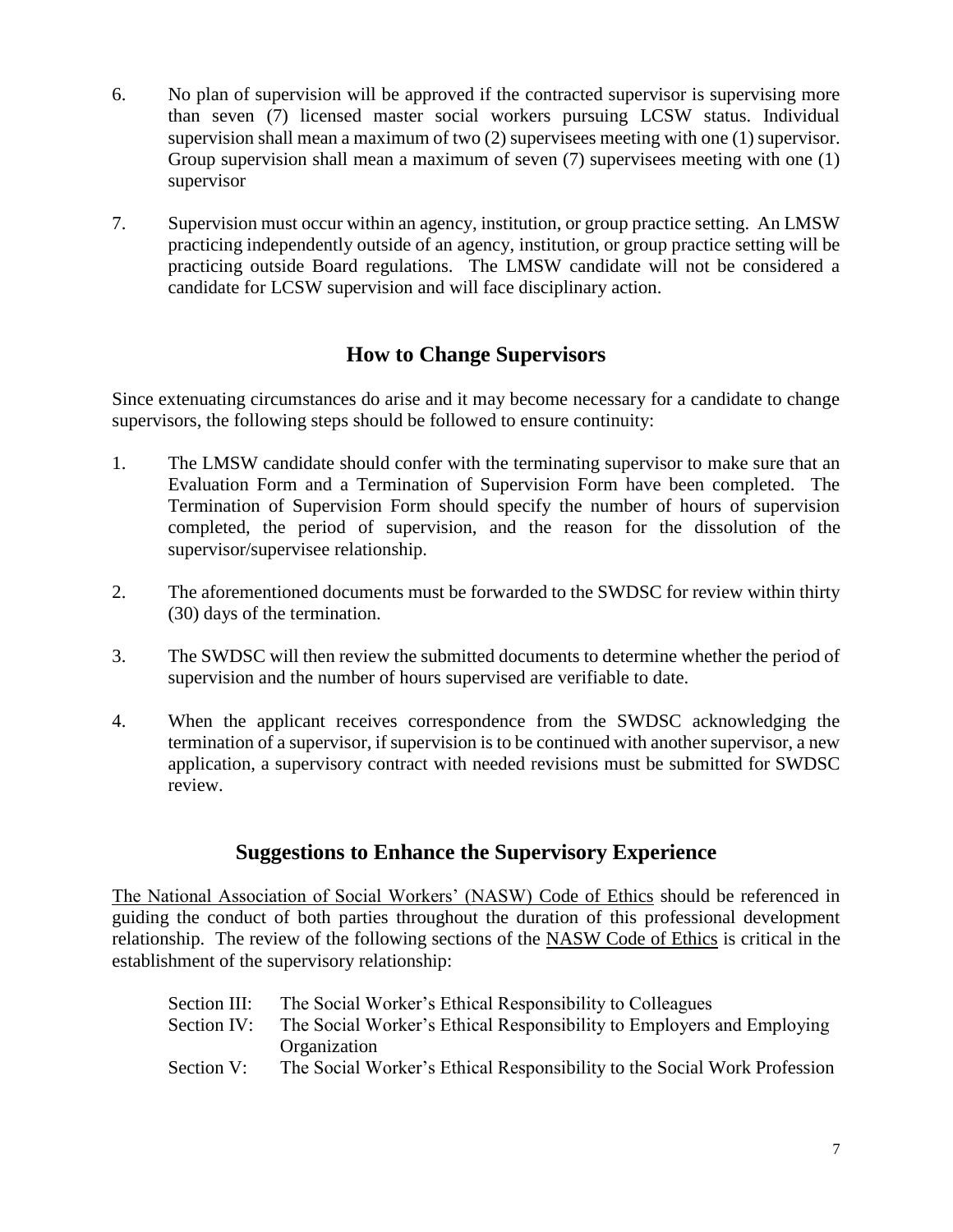It is important to understand that the rules of confidentiality do apply to this relationship. The boundaries governing the content of the consultative sessions between the supervisor and supervisee should be firmly established at the beginning of the partnership. It is imperative that confidentiality is thoroughly discussed and understood by both parties involved; then, the ensuring premises should then be made part of the supervisory contract.

Supervisors and supervisees should be clear as to the roles and responsibilities of both parties with a mutual acceptance of these shared responsibilities. Specifics related to fulfilling these responsibilities (i.e., scheduling of conferences, prior preparation, use of conferences) should be agreed upon at the beginning of the supervisory relationship.

Both parties, with the supervisor carrying the major responsibility, should assess the supervisee's learning needs and patterns, capabilities, and any learning challenges. A recognition of the needs and reactions of both parties related to authority and dependency should be included in the process. The rationale for an educational assessment is to provide guidance to: 1) determine the goals of supervision; 2) for the supervisor to share knowledge and experience; and 3) to incorporate measures appropriate to the supervisee's needs and abilities. This assessment should be fluid and responsive to changes in the supervisee's job performance.

A climate of mutual respect and trust must be developed for both to share relevant thoughts, experiences and emotional reactions. The supervisory relationship should permit freedom to challenge, differ, experiment, and make and share mistakes. The supervisor should present a responsible and reliable professional model and simultaneously guard against any tendency to mold the supervisee into his or her image or to encourage compliant submission to suggestions.

The supervisor is also responsible for stimulating critical self-evaluative thought by the supervisee. Conceptual thinking should also encourage the transfer of learning from new or unexpected occurrences. Ultimately, substantiated evaluation of a supervisee's performance should be conducted on an ongoing basis.

## <span id="page-7-0"></span>**Obligations**

As cited in the 1993-94 Report of the National Council on the Practice of Clinical Social Work to the National Association of Social Workers addressing the role of supervisors in clinical practice, the obligatory considerations of a professional development supervisor to a supervisee include the following:

#### <span id="page-7-1"></span>**Supervisors' Obligations**

- Provide documentation of supervisory qualifications to supervisee or auspice governing the supervisory context.
- $\cdot \cdot$  Provide oversight and guidance in addressing concerns of the supervisee with regard to client.
- Evaluate the supervisee's role and conceptual understanding in the treatment process and his or her use of a theoretical base and social work principles.
- $\bullet$  Conduct supervision as a process distinct from personal therapy or didactic instruction.
- \* Provide supervision in the agreed upon format (as documented in the submitted LMSW Plan for Supervision).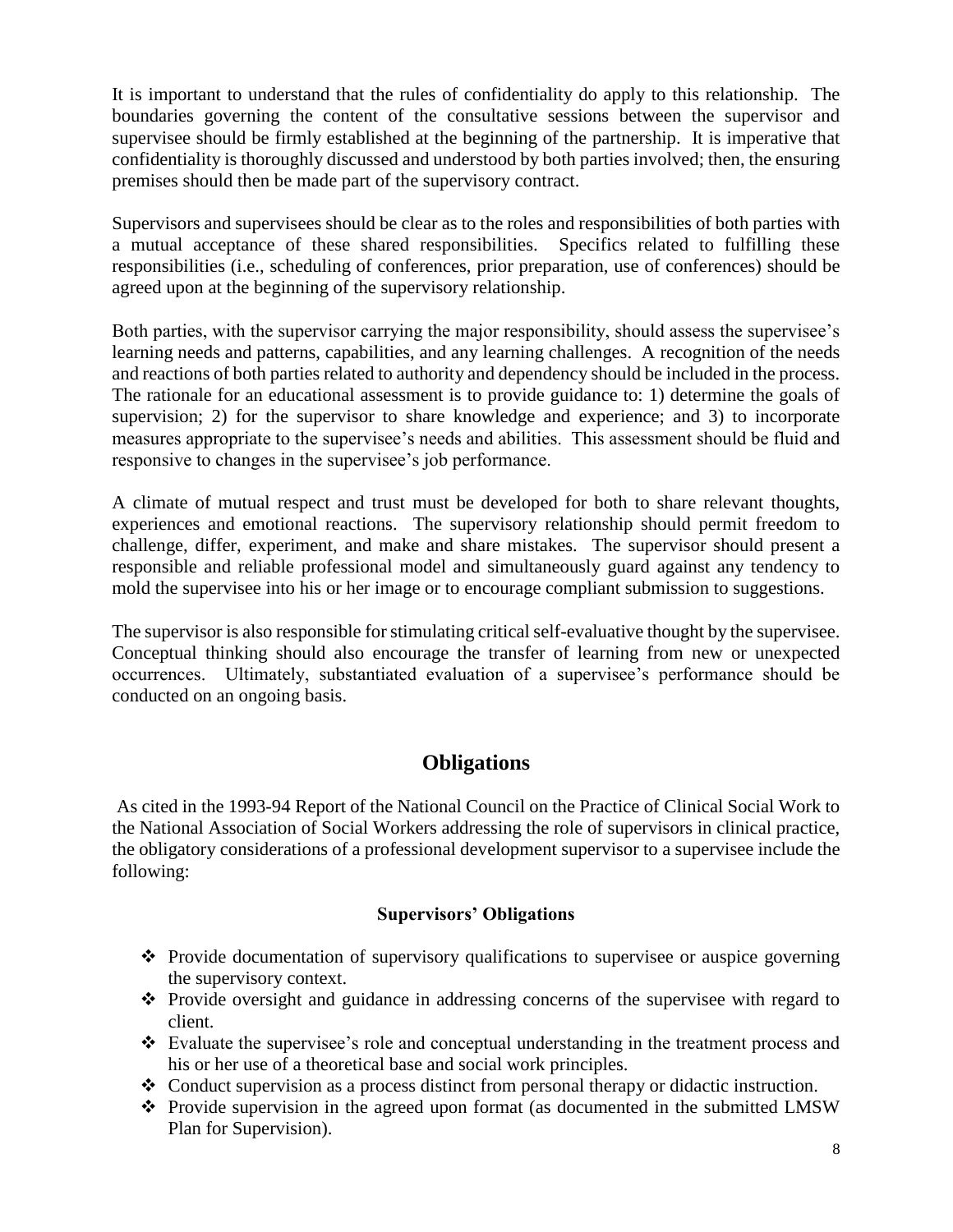- Maintain documentation of supervision.
- $\triangle$  Provide periodic evaluation of supervisee.
- $\triangle$  Provide documentation for supervisee to meet the requirements of supervision.
- $\triangle$  Identify practices posing a danger to the health and welfare of the supervisees' clients or to the public.
- $\triangleleft$  Identify supervisee's inability to practice with skill and safety due to illness (i.e., excessive use of alcohol, drugs, narcotics, chemicals or any other substance, or as a result of any mental or physical condition).

#### <span id="page-8-0"></span>**Supervisees' Obligations**

- $\triangle$  Participate in the supervisory process to the best of one's ability.
- Participate in the development of the learning plan to include formulating goals, learning needs, and citing professional strengths and challenges.
- ❖ Prepare for sessions.
- Seek critical professional feedback and evaluation from the supervisor.
- Seek knowledge regarding additional resources and collegial contacts.
- $\triangle$  Maintain documentation throughout the course of the supervisory experience in possibly log format – indicating the date, length and type of the supervisory sessions (individual or group), synopsis of material discussed at each session.

#### <span id="page-8-1"></span>**Reminder**

In an effort to adhere to the precepts in the NASW Code of Ethics and to refrain from the appearance of impropriety and guard against possible conflicts of interests, it is recommended that a supervisor not supervise anyone with whom he or she has a romantic, domestic, or familiar relationship. This includes parents, spouses, former spouses, siblings, children, or anyone sharing the same household.

## <span id="page-8-2"></span>**Disclaimer**

In conclusion, the Mississippi Board of Examiners for Social Workers and Marriage & Family Therapists does not recommend, endorse, prescribe, or promote the establishment of compensation agreements for supervision. As researched by NASW, there seems to be no standard fee schedule for supervision; however, if fees are charged, it is usually based on an hourly rate. Such contracts should indicate whether the charges applied are for each session or is for a flat rate payable to specific intervals (i.e., monthly, quarterly, annually).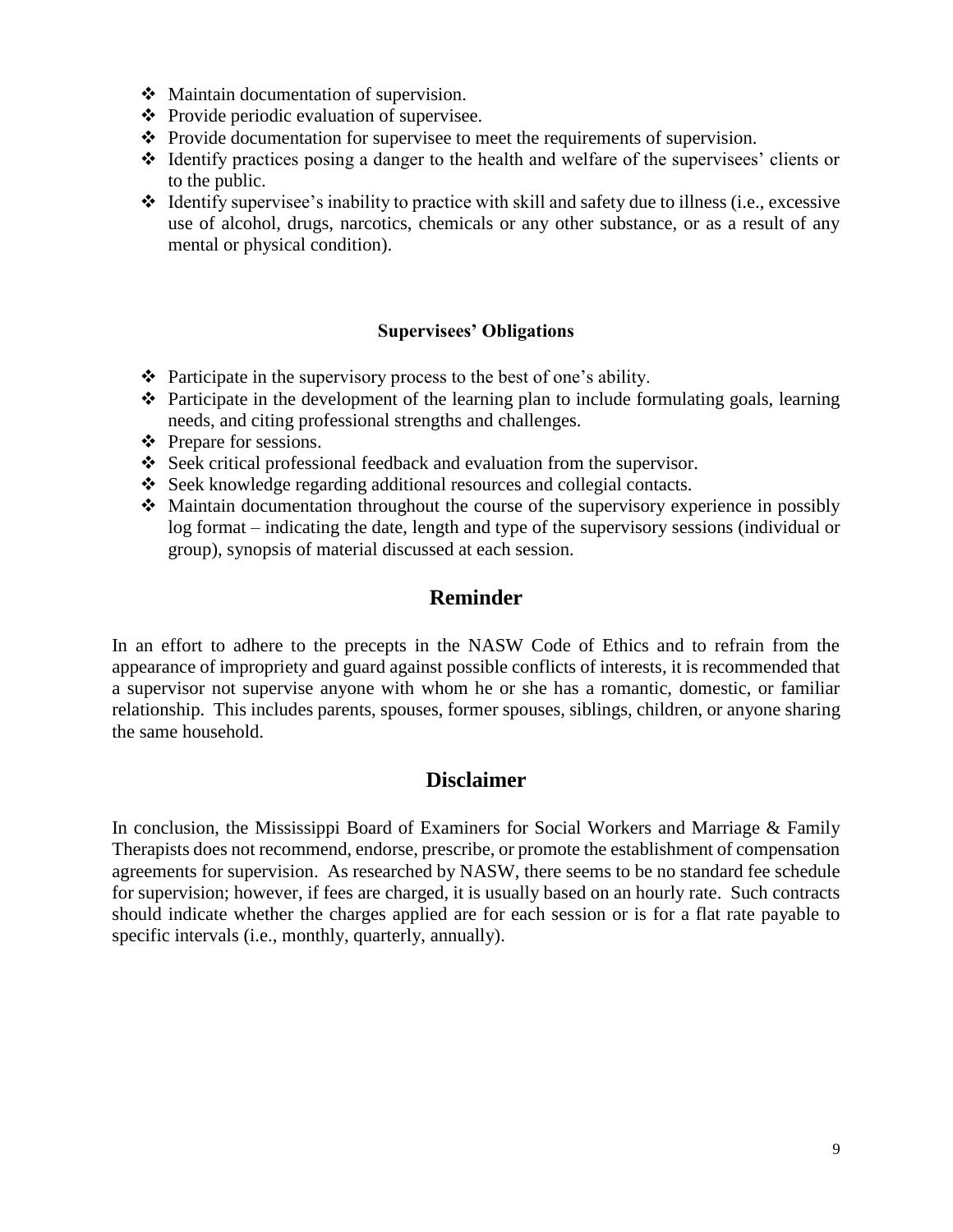# <span id="page-9-0"></span>**Mandated Outline Content for the LMSW Plan of Supervision**

LMSWs should review the content of the attached narrative outline in order to fully address each item adequately. The respective Plan of Supervision developed by the supervisee in consultation with the supervisor, should guide the course of discussion, consultation, and study. In addition, upon the completion of supervision, the content of the document can be used by the LMSW in the pursuit of additional professional educational experiences (i.e., on resumes, job interviews, employment applications, for promotions, etc.).

The suggested outline for the LMSW Plan of Supervision should address, in detail, the following topics, as related to the potential supervisee's area of practice and interests.

| <i><b>Orientation</b></i>                                                                                                                                                         | <b>Professional Development</b>                                              | <b>Practice Context</b>                                                                                                                                                                                                                                                        |
|-----------------------------------------------------------------------------------------------------------------------------------------------------------------------------------|------------------------------------------------------------------------------|--------------------------------------------------------------------------------------------------------------------------------------------------------------------------------------------------------------------------------------------------------------------------------|
| Purpose of Supervision<br>Goals for Supervision<br><b>Agency Profile:</b><br>History<br><b>Services</b><br><b>Mission</b><br>Organization<br><b>Fiscal Base</b><br>Accountability | Knowledge<br><b>Skills</b><br>Values<br>Administration<br>Policy<br>Research | <b>Application of Theory</b><br><b>Commitment to Learning</b><br>and Service<br>Priorities in Practice<br>Responsibilities to Clients to<br><b>Agency and Community</b>                                                                                                        |
| <i><b>Orientation</b></i>                                                                                                                                                         |                                                                              |                                                                                                                                                                                                                                                                                |
| <b>Purpose of Supervision</b>                                                                                                                                                     | to the learning aspects of the supervisory experience as well.               | Discuss the purpose of entering this plan of supervision and contract<br>with your LCSW supervisor. There is the obvious purpose of<br>obtaining your LCSW status, however, it is also important to speak                                                                      |
| <b>Goals for Supervision</b>                                                                                                                                                      | more advanced level of LCSW.                                                 | Discuss how you will work together with your supervisor to<br>successfully complete your two year period of supervision, how you<br>will work together to show and evaluate learning progress, and how<br>this period of supervision and study will prepare you to work at the |
| <b>Agency Profile:</b>                                                                                                                                                            |                                                                              | In this section you will need to describe your agency and/or<br>organization in detail. Please cover the following at a minimum.                                                                                                                                               |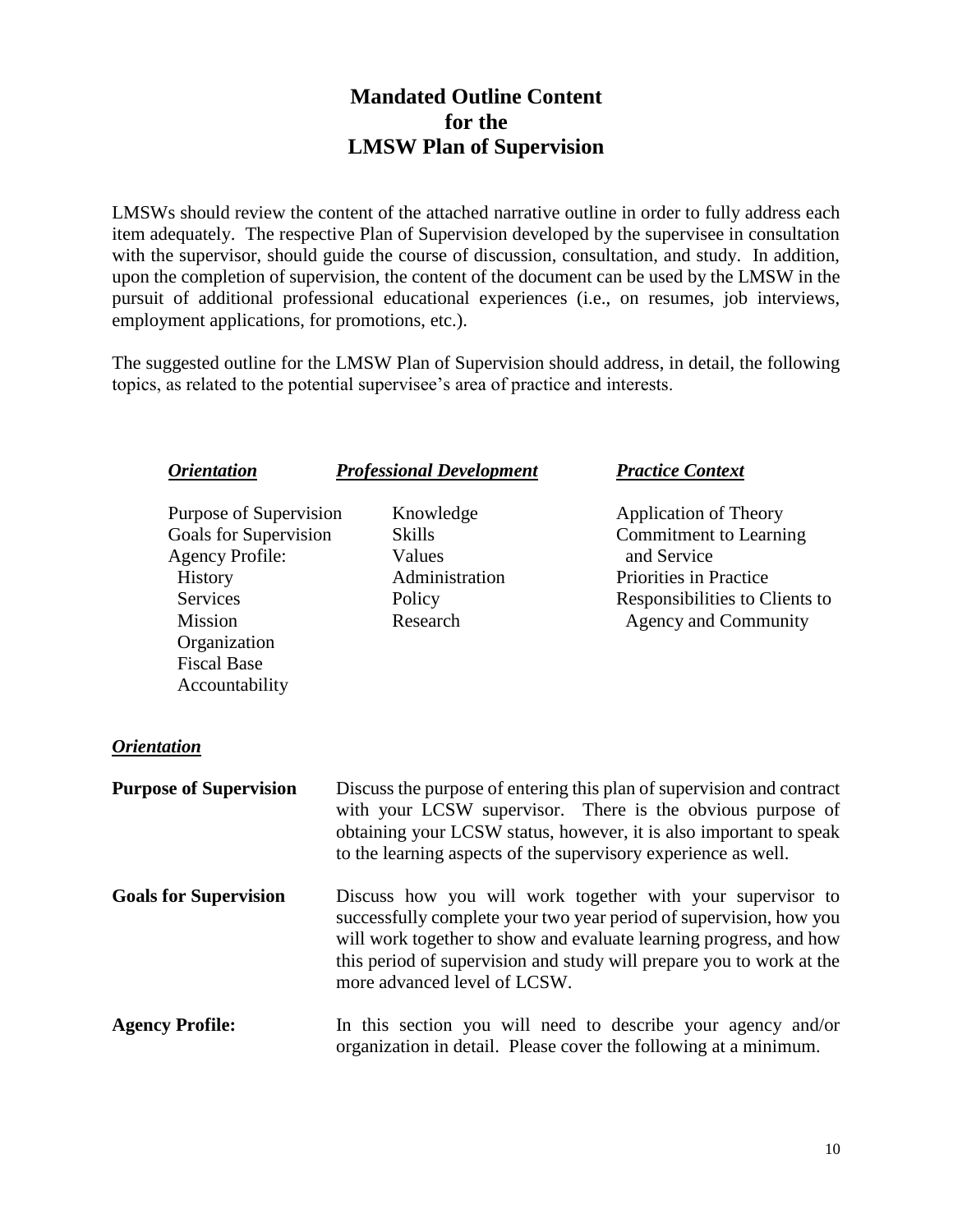| <b>History</b>                  | Provide a brief historical description of your agency, including when<br>it was started, how it was started, and how it has developed and<br>progressed over the years.                                                                                                                                                                                                                                                                                                                                           |
|---------------------------------|-------------------------------------------------------------------------------------------------------------------------------------------------------------------------------------------------------------------------------------------------------------------------------------------------------------------------------------------------------------------------------------------------------------------------------------------------------------------------------------------------------------------|
| <b>Services</b>                 | Describe specifically the services provided by your agency and the<br>population it serves.                                                                                                                                                                                                                                                                                                                                                                                                                       |
| <b>Mission</b>                  | What is the mission of your agency, what is it attempting to<br>accomplish in the delivery of its services in terms of outcomes with<br>the population it serves.                                                                                                                                                                                                                                                                                                                                                 |
| Organization                    | Discuss the organizational structure of the agency, providing a<br>description of the board, if applicable, or other oversight authority,<br>key personnel involved in administration and service delivery, and<br>any other information that might provide insight into the<br>organization. Provide an organizational chart of your agency.                                                                                                                                                                     |
| <b>Fiscal Base</b>              | How is your agency funded? Describe the funding sources.                                                                                                                                                                                                                                                                                                                                                                                                                                                          |
| <b>Accountability</b>           | To whom or what is your agency accountable in terms of effective<br>service delivery and integrity in the use of funds.                                                                                                                                                                                                                                                                                                                                                                                           |
| <b>Professional Development</b> |                                                                                                                                                                                                                                                                                                                                                                                                                                                                                                                   |
| Knowledge                       | What areas of knowledge do you hope to expand during supervision<br>in order to become a more effective practitioner, i.e., individual and<br>family functioning, diagnostic categories, dynamics of human<br>behavior, various service delivery systems such as child welfare,<br>health and mental health, knowledge of community systems, etc.                                                                                                                                                                 |
| <b>Skills</b>                   | What skills do you plan to work on and improve during supervision?<br>Be specific with your description, i.e., assessment and diagnosis,<br>interviewing, verbal and written communication, teaching, etc.                                                                                                                                                                                                                                                                                                        |
| <b>Values</b>                   | How will social work ethics be a part of your practice during<br>supervision. How will you protect and preserve a client's right to<br>privacy and confidentiality, right to be self-determining, etc. One<br>suggestion is that you use the NASW Code of Ethics as a guide in<br>developing this area. You should cover any possible liability issues<br>that might arise, keeping in mind that both you as the supervisee and<br>your LCSW supervisor have responsibility for the consequences of<br>your work. |
| <b>Administration</b>           | How will you interact with the administration of your agency during<br>supervision? Will resource development, supervision, and program<br>management responsibilities be a part of your plan?                                                                                                                                                                                                                                                                                                                    |
| <b>Policy</b>                   | Will your supervisory plan affect the policy of your agency? What<br>would you like to learn about policy and policy development during<br>11                                                                                                                                                                                                                                                                                                                                                                     |